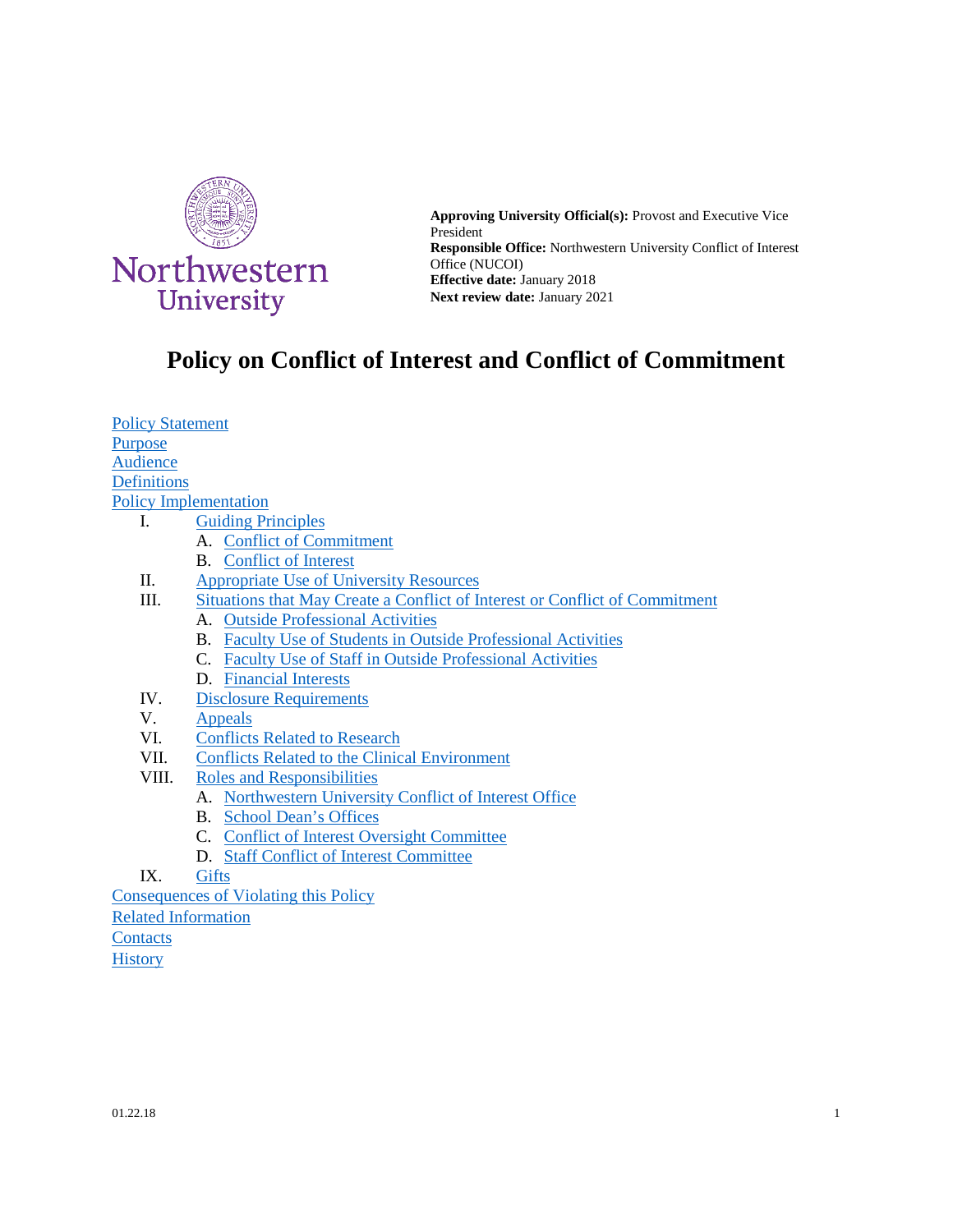## **Policy Statement**

Faculty and Staff have a primary professional obligation to act in the best interests of Northwestern; their primary professional commitment of time and intellectual energies is expected to be toward supporting the University's mission of education, research, and service. Considerations of personal gain from Outside Professional Activities or Financial Interests, as defined below, must not influence the decisions or actions of Faculty or Staff in performing their University responsibilities. This Policy outlines requirements for disclosure of Outside Activities and Financial Interests; educates Faculty and Staff about situations that generate Conflicts of Interest and Conflicts of Commitment; provides guidance to individuals and the University to manage or eliminate such conflicts; promotes the best interests of students and others whose work depends on Faculty and Staff direction; and describes situations that are prohibited.

### <span id="page-1-0"></span>**Purpose**

Northwestern Faculty and Staff are expected to conduct the affairs of the University consistent with high ethical and legal standards and in a manner that will further the interests of the Northwestern community. As part of this responsibility, the University expects Faculty and Staff to apply their time and effort appropriately, to use University resources toward University ends, and to avoid any interaction that creates, or appears to create, a Conflict of Interest or Conflict of Commitment, as defined below. When the application or use of University time or resources results in inappropriate personal advantage, or is detrimental to the University's mission, that use of time or resources represents a conflict between one's interest and that of the University. Accordingly, this Policy establishes standards and requirements to protect the financial well-being, reputation, and legal obligations of the University. Furthermore, this Policy establishes a method to protect the University community from questionable circumstances that might arise and to resolve any apparent or real conflicts.

### <span id="page-1-1"></span>**Audience**

All Faculty and Staff, as defined below.

### <span id="page-1-2"></span>**Definitions**

*Conflict of Commitment:* a situation where an individual engages in outside activities, either paid or unpaid, that interferes with the individual's primary professional obligation and commitment to Northwestern.

*Conflict of Interest*: a situation in which an individual's financial, professional, or other personal considerations may directly or indirectly affect, or have the appearance of affecting, the individual's professional judgment in exercising any Northwestern duty or responsibility.

*Entity*: any business, company, or other organization, including (but not limited to) any partnership, corporation, limited liability corporation, unincorporated association, or other institution or organization, whether for-profit or not-for-profit.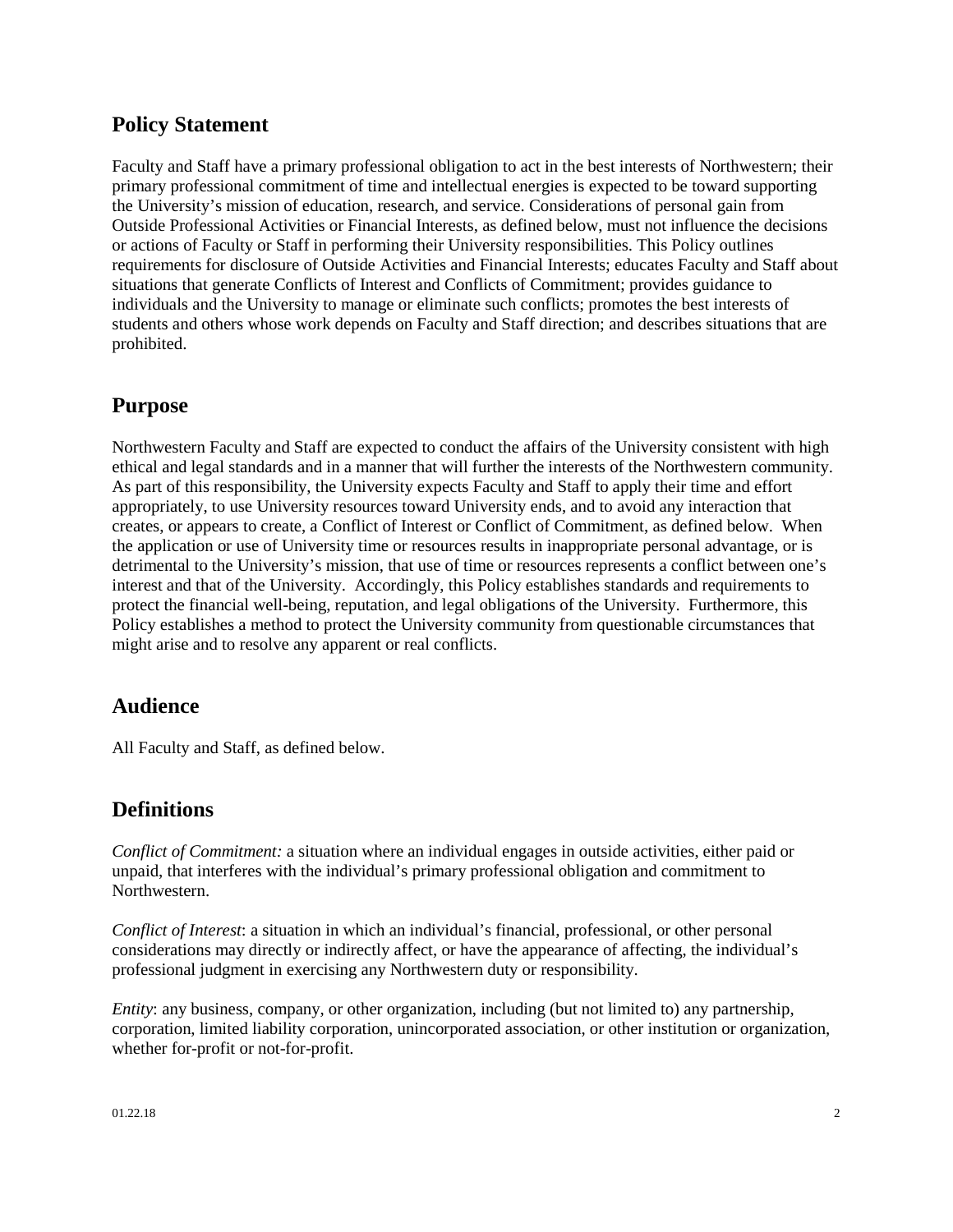*Faculty*: for purposes of this Policy, any person possessing either a full- or part-time academic appointment in Northwestern University, including faculty-level research appointees, faculty librarians, health system clinicians, and contributed service faculty, but normally excluding adjunct faculty.<sup>[1](#page-2-2)</sup>

*Financial Interest*: defined in [Section III.D](#page-7-0) of this Policy.

*Immediate Family Member*: a Faculty or Staff member's spouse, dependent child, domestic or civil union partner, or others as defined in the Faculty or Staff Handbook.<sup>[2](#page-2-3)</sup>

*Institutional Responsibilities*: responsibilities expected and performed on behalf of Northwestern for which a Faculty or Staff member is employed and compensated by Northwestern.

*Outside Professional Activity*: any paid or volunteer activity undertaken by a Staff or Faculty member outside the scope of one's employment at Northwestern. Outside Professional Activities may include consulting, participation in civic or charitable organizations, working as a technical or professional advisor or practitioner, or holding a part-time job with another employer, whether working in one's University occupation or another.

*Staff*: for purposes of this Policy, any regular, non-exempt and exempt staff in research, academic, or administrative positions, including postdoctoral fellows, research associates, coaches, non-faculty physicians, and non-faculty veterinarians.

## <span id="page-2-1"></span><span id="page-2-0"></span>**Policy Implementation**

#### **I.** *Guiding Principles*

It is the policy of Northwestern University that its Faculty and Staff conduct the affairs of the University in accordance with the highest ethical and legal standards. To avoid a conflict between personal or professional interests and Northwestern interests, individuals must not be in a position to act on behalf of or make decisions for the University if their personal economic gain or interest may directly or indirectly influence, or have the appearance of influencing, the performance of their Northwestern duties.

Good judgment of Faculty and Staff is essential, and no list of rules can provide direction for all the varied circumstances that may arise. If a situation raising questions of Conflict of Interest or Conflict of Commitment arises, Faculty and Staff are urged to discuss the situation with their school dean, supervisor or the Northwestern University Conflict of Interest Office (NUCOI).

<span id="page-2-2"></span> <sup>1</sup> Adjunct and visiting faculty and others meeting the definition of Investigator as set forth in Northwestern's *[Conflict](http://www.northwestern.edu/coi/policy/research_policy.pdf)  [of Interest in Research](http://www.northwestern.edu/coi/policy/research_policy.pdf)* policy (for example, an adjunct faculty member serving as principal investigator or serving in a role in which that individual is independently responsible for research design, conduct, or reporting on a Northwestern sponsored project) are subject to the training, disclosure, and other requirements set forth in the University's *[Conflict](http://www.northwestern.edu/coi/policy/research_policy.pdf)  [of Interest in Research](http://www.northwestern.edu/coi/policy/research_policy.pdf)* policy.

<span id="page-2-3"></span> $\overline{2}$  To the extent there are differences in how this definition is addressed in the Faculty and Staff Handbooks, Faculty and Staff may be subject to different definitions of Immediate Family Member. Current definitions are always provided to Faculty and Staff in the survey questions based on their appointment to the University.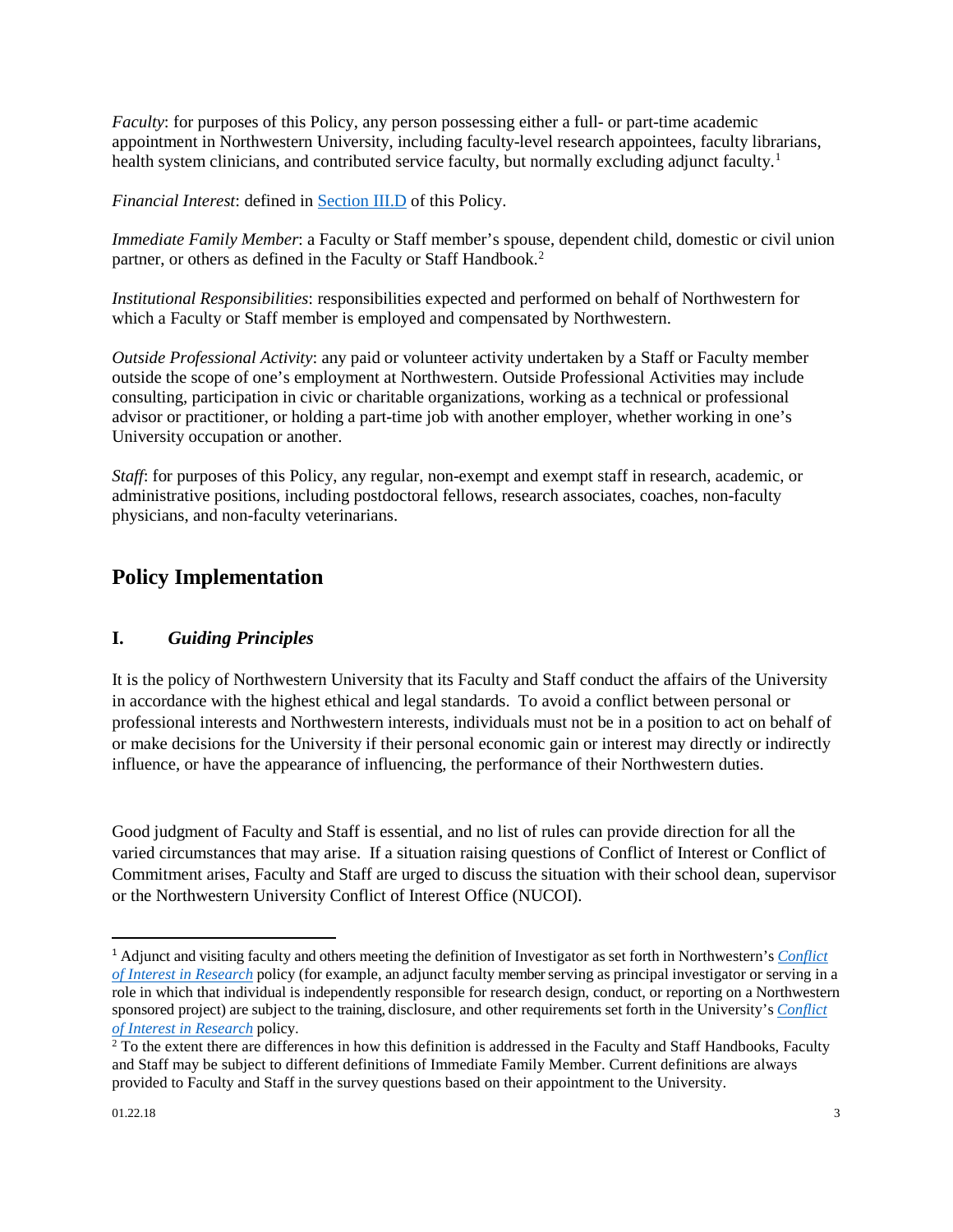Access to information collected in connection with this Policy will be limited to those with a need to know and will be shared in accordance with University policy and federal regulations.

#### <span id="page-3-0"></span>A. Conflict of Commitment

Faculty and Staff owe their primary professional allegiance to Northwestern; their primary professional commitment of time and intellectual energies is to the education, research, and other programs supporting the University's mission. A Conflict of Commitment occurs when a Staff or Faculty member's professional loyalty is not to Northwestern because the time devoted to outside activities adversely affects their capacity to meet University responsibilities.

Attempts to balance University responsibilities with outside activities – such as consulting, government service, public service, or pro bono work – can result in conflicts regarding allocation of time and energy. Conflicts of Commitment usually involve issues of time allocation. Whenever a Faculty member's outside activities exceed permitted limits established in the Conflict of Interest and Conflict of Commitment section of Northwestern's *[Faculty Handbook](http://www.northwestern.edu/provost/docs/faculty_handbook_2016.pdf)*, a Conflict of Commitment exists. The *[Faculty Handbook](http://www.northwestern.edu/provost/docs/faculty_handbook_2016.pdf)* describes the commitment expectations for and responsibilities of Faculty; the *[Staff Handbook](http://www.northwestern.edu/hr/policies-forms/policies-procedures/NU_Staff_Handbook.pdf)* describes the commitment expectations for and responsibilities of Staff. Faculty and Staff are also subject to the University's *[Patent and](http://policies.northwestern.edu/docs/patent-and-invention-policy-FINAL.pdf)  [Invention Policy](http://policies.northwestern.edu/docs/patent-and-invention-policy-FINAL.pdf)*.

Faculty and Staff intending to engage in an external activity that involves significant effort outside of the University and that may present a Conflict of Commitment must have written approval from the relevant department chair, center director, and dean or department/unit head. Individuals may be required to take a leave of absence from the University to proceed with the external activity if it cannot be managed appropriately.

#### <span id="page-3-1"></span>B. Conflict of Interest

Considerations of personal gain must not influence the decisions or actions of individuals in discharging their University responsibilities. Such incentives might create a perception of impropriety and, therefore, require that such conflicts be identified, and then managed, reduced, or eliminated.

The following activities are examples of situations that may raise questions regarding an apparent or real Conflict of Interest: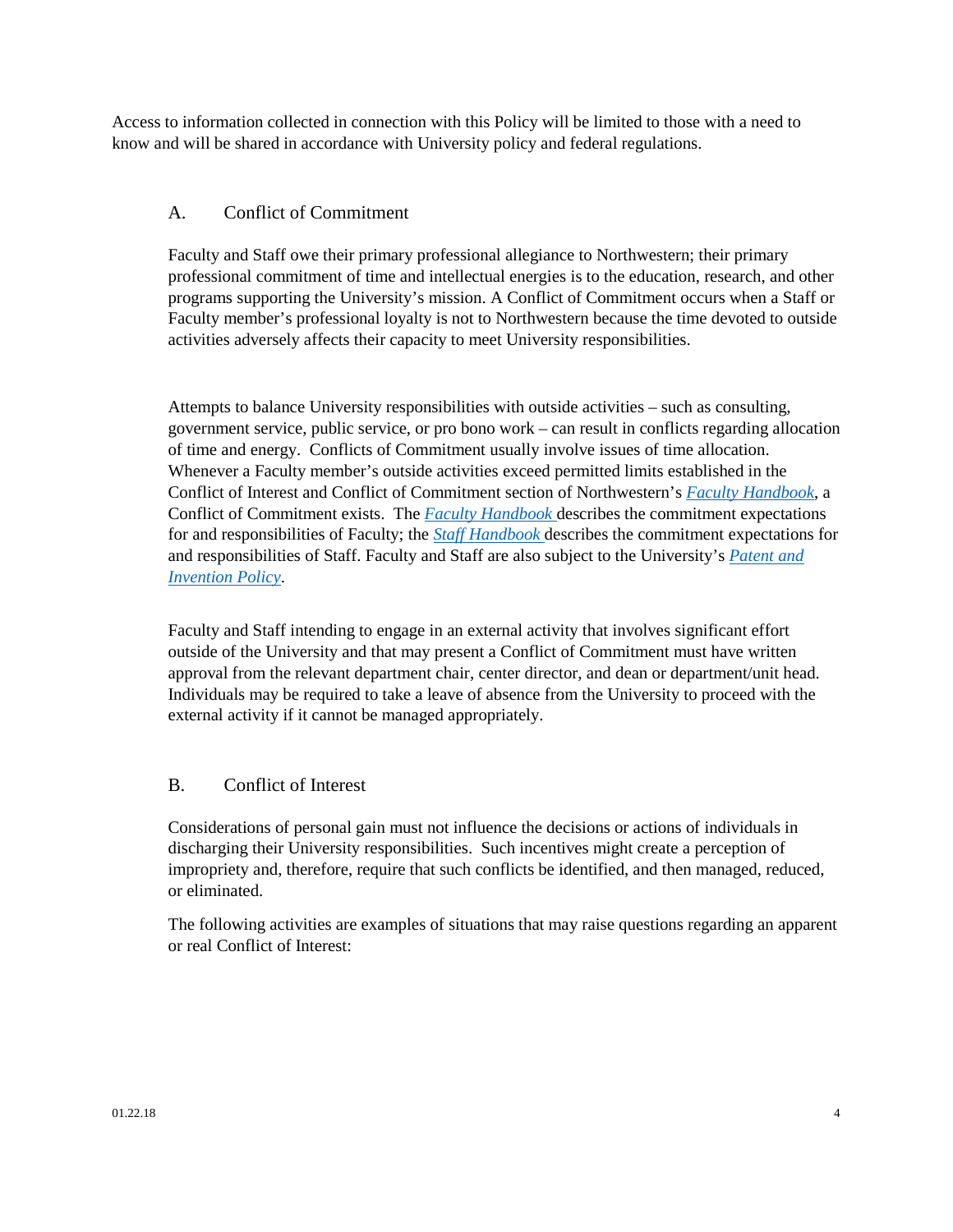- 1. Undue personal gain from University funds or resources;
- 2. Excessive or unauthorized use of University time or resources for professional, charitable, or community activities;
- 3. Exploitation of students for private gain;
- 4. Compromise of University priorities due to personal financial considerations;
- 5. Unfair access by an outside party to Northwestern programs, services, information, or technology;
- 6. Selection of an entity as a University vendor by an individual who has a personal or economic interest in that entity; this includes engaging a relative as an independent contractor, subcontractor, or consultant; or
- 7. Acceptance of a gift or favor from an Entity (or representative of an Entity) conducting (or seeking to conduct) business with Northwestern, when a Faculty or Staff member is in a position to influence or inform decision-making relative to engaging the Entity on behalf of Northwestern.

Northwestern will exercise oversight and care in eliminating or managing Conflicts of Interest that do or may arise because of an individual's personal interest in activities related to their Institutional Responsibilities. The University will not accept or enter into agreements, contracts, gifts, or purchases that give rise to a Conflict of Interest unless the conflict can be eliminated or appropriately managed through administrative oversight to protect the interests of the individual and the University.

#### <span id="page-4-0"></span>**II.** *Appropriate Use of University Resources*

University resources are to be used only in the interest of the University. Faculty and Staff may not use University resources, including facilities, personnel, equipment, or confidential information, as part of their outside consulting activities or for any other non-University purposes. Inappropriate use of University resources includes, but is not limited to, the following examples:

- 1. A Faculty member assigning students, Staff, or postdoctoral scholars University tasks to advance the Faculty member's own monetary interest rather than to advance the scholarly field or educational needs;
- 2. Granting external Entities access to Northwestern programs, resources, services, information, or technology for purposes outside the University's mission;
- 3. Offering inappropriate favors to outside Entities in an attempt to unduly influence them in their dealings with the University; and
- 4. Using for personal gain, or granting others unauthorized access to, confidential information acquired through conduct of University business or research activities.

#### <span id="page-4-1"></span>**III.** *Situations that May Create a Conflict of Interest or Conflict of Commitment*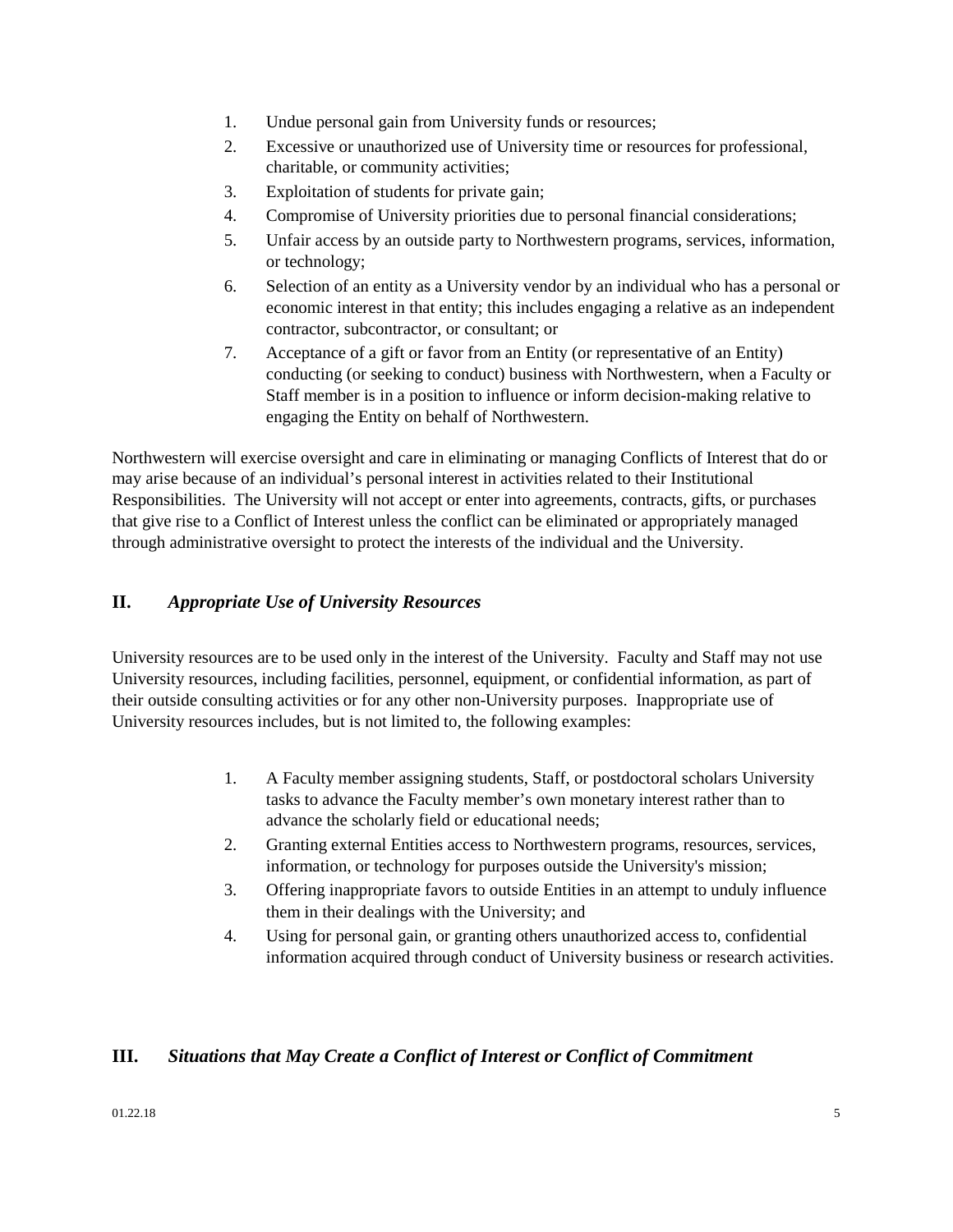#### <span id="page-5-0"></span>A. Outside Professional Activities

#### 1. Staff

A Staff member wishing to engage in an Outside Professional Activity that may present a Conflict of Commitment or Conflict of Interest must provide a written request to the Staff member's immediate supervisor or department/unit head prior to engaging in the activity. Upon consideration of the request, if the supervisor or department/unit head determines than an actual or perceived Conflict of Commitment or Conflict of Interest exists given the relation of or impact on the external or personal activity to the Staff member's Institutional Responsibilities, management strategies may be established. NUCOI can serve as a resource to help supervisors and department/unit heads navigate and handle such requests, and can advise as to appropriate management strategies, if/as applicable. Permission is left to the discretion of the supervisor or department/unit head and may be given if the proposed activity does not compete with Northwestern activities and does not interfere with or detract from the performance of the Staff member's University duties. Northwestern time and resources may not be used in any way for external activities. If the Outside Professional Activity meets the disclosure criteria outlined in this Policy and in the annual disclosure questionnaire, the Staff member must disclose it in Northwestern's disclosure system, *[eDisclosure](https://coi.northwestern.edu/)*, during the subsequent annual disclosure process or sooner if/as advised or required.

Outside Professional Activities that use University resources or an individual's time on the job, thereby competing with the University or conflicting with the performance of the job, present a Conflict of Commitment or Conflict of Interest and are not permitted.

Outside Professional Activities that are unrelated to a Staff member's Institutional Responsibilities and that do not use Northwestern time or resources do not need to be disclosed.

#### 2. Faculty

Appointment as a Faculty member of Northwestern University confers the obligation to pursue teaching, research, and/or University service. Fulfillment of these obligations requires a primary professional commitment of expertise, time, and energy. Faculty engagement in Outside Professional Activities is a privilege and not a right and must not detract from a Faculty member's obligation to University duties.

A full-time appointment conveys an obligation for a Faculty member to have a significant physical presence on campus, to be accessible to students and Staff, to carry the member's share of committee responsibilities, to meet any assigned obligations, and to be available to interact with Northwestern colleagues, unless the relevant department chair and/or school dean has granted specific prior approval for extended or frequent absences from campus. Activities such as pro bono work, government service in the public interest, and any outside employment unrelated to the Faculty member's University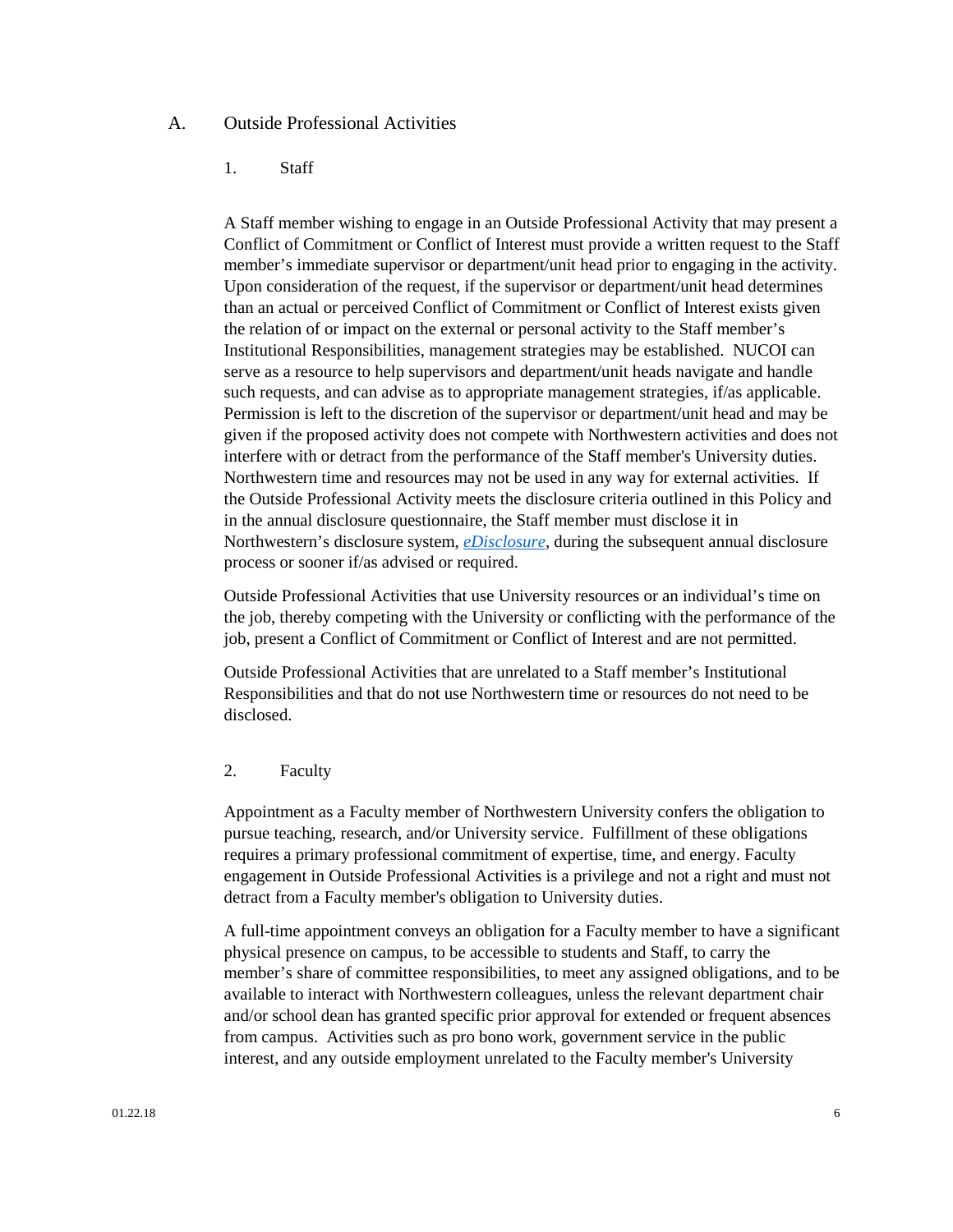responsibilities must be managed so they do not take precedence over a Faculty member's primary professional commitment to the University.

Significant management roles (those that involve substantial supervision of the work of others and/or day-to-day responsibility for operating decisions) in private business typically are demanding both in terms of time and energy.

Because full-time Faculty are expected to devote their primary professional energies and interests to their University obligations, they may not accept significant managerial responsibilities as part of their Outside Professional Activities. It will be necessary for a Faculty member to obtain the permission of the member's chair and school dean and may require an unpaid leave of absence from his or her University responsibilities in order to take on a significant management role in an outside Entity.

Certain Outside Professional Activities, such as submitting or directing a program of research or scholarship at another institution that could be conducted appropriately at Northwestern, can generate conflicts regardless of the time involved. Absent express approval by the relevant chair and school dean, Northwestern Faculty are prohibited from serving as principal investigators on sponsored projects submitted and managed through other academic, federal, or commercial institutions. This stipulation does not apply to subcontracts awarded to the University; it is not intended to limit Faculty members' participation in multi-site training or research programs, nor is it intended to apply to circumstances in which the Faculty member's research requires access to facilities not available at Northwestern.

Outside Professional Activities that are unrelated to a Faculty Member's Institutional Responsibilities and do not use Northwestern resources do not need to be disclosed.

#### <span id="page-6-0"></span>B. Faculty Use of Students in Outside Professional Activities

Student involvement in Faculty enterprises may provide the potential for substantial benefits to the education and career development of the student. Such involvements need to be guided to avoid Conflicts of Interest or interference with the student's primary educational and research duties. Before engaging in these activities, whether paid or unpaid, Students and Faculty must sign the *[Student-Faculty](http://www.northwestern.edu/coi/policy/student_faculty_agreement.docx) [Agreement](http://www.northwestern.edu/coi/policy/student_faculty_agreement.docx)* and seek approval from the school's dean or the dean's designee.

#### <span id="page-6-1"></span>C. Faculty Use of Staff in Outside Professional Activities

Faculty and others in a supervisory capacity may not require those they supervise to perform services outside those related to their University positions. It may be appropriate for Staff to assist Faculty members in their Outside Professional Activities, depending upon the nature and extent of the Staff involvement and whether it is on an incidental or infrequent basis. However, because such involvement is a potential source of conflict between Faculty members and their Staff, any Staff involvement must be approved by the relevant department chair, center director, or dean and discussed with the Staff member.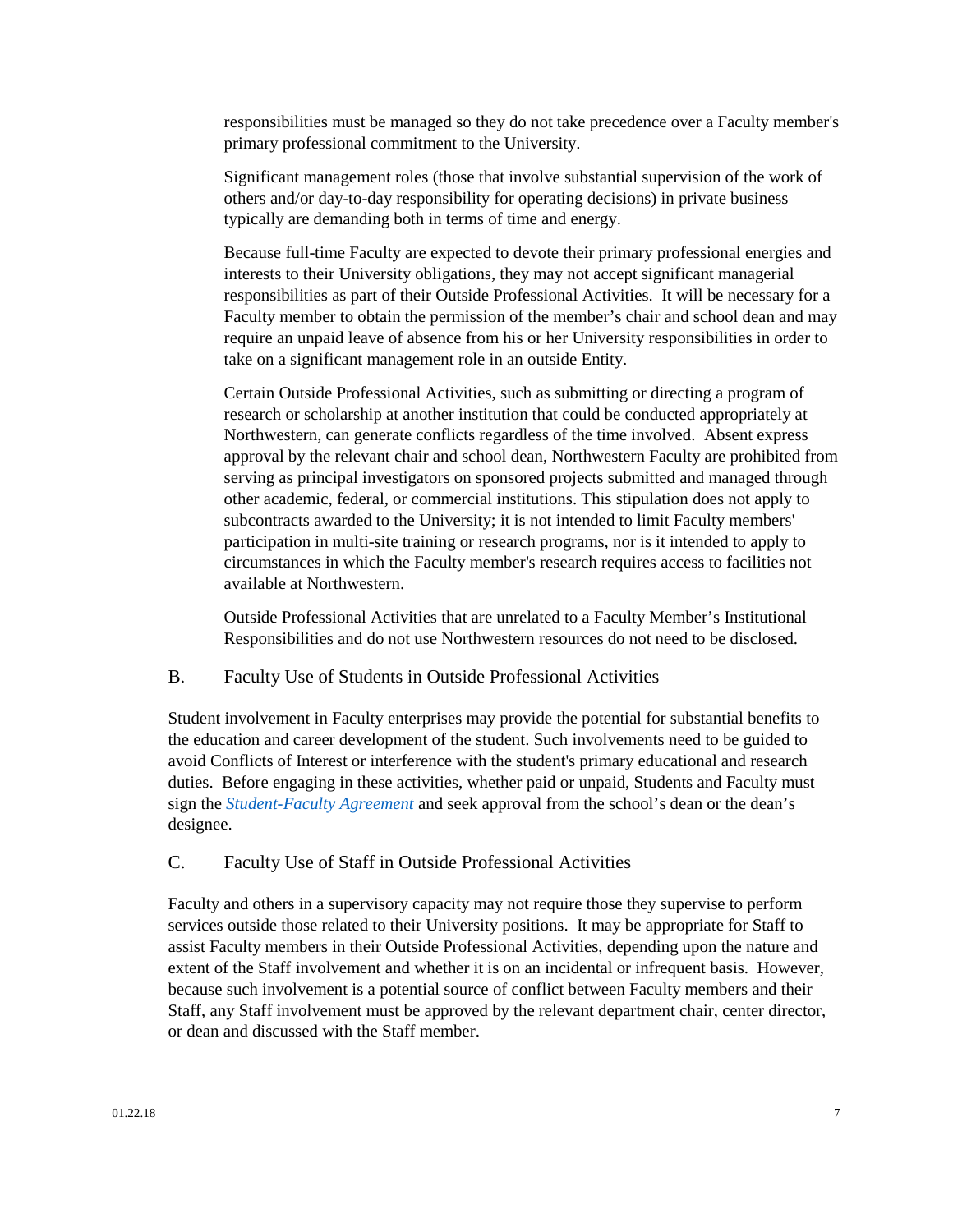#### <span id="page-7-0"></span>D. Financial Interests

Financial Interests create Conflicts of Interest when they provide, or appear to provide, an incentive to a Faculty or Staff member to affect a University decision or other University activity (for example, because of the possibility for personal gain) and when the Faculty or Staff member has the opportunity to affect the University decision or other University activity (for example, because the Faculty or Staff member is the principal investigator for a research project or has University purchasing authority relative to use of an external vendor). If there is both sufficient incentive from the Financial Interest and opportunity to affect the University activity or decision, a Conflict of Interest exists.

For purposes of this Policy,<sup>[3](#page-7-1)</sup> "Financial Interest" is one or more of the interests defined below held by a Faculty<sup>[4](#page-7-2)</sup> or Staff member and/or an Immediate Family Member, if the interest reasonably appears to relate to one's Institutional Responsibilities:

- 1. With regard to any publicly traded Entity, a Financial Interest exists if the value of any remuneration received from the Entity in the twelve months preceding the disclosure and the value of any equity interest in the Entity as of the date of disclosure, when aggregated for the Faculty or Staff member and their Immediate Family Members, exceeds \$10,000 OR is more than five percent (5.0%) of a company's equity for any single business. For purposes of the definition of Financial Interest, remuneration includes salary and any payment for services not otherwise identified as salary (e.g., consulting fees, honoraria, paid authorship); equity interest includes any stock, stock option, or other ownership interest, as determined through reference to public prices or other reasonable measures of fair market value;
- 2. With regard to any non-publicly traded Entity (e.g., a start-up company), a Financial Interest exists if (a) the value of any remuneration received from the Entity in the twelve months preceding the disclosure, when aggregated for the Faculty or Staff member and their Immediate Family Members, exceeds \$10,000 or (b) the Faculty or Staff member or an Immediate Family Member holds any equity interest in the Entity, even if the value of such interest is zero or is unknown; or
- 3. Intellectual property rights and interests (e.g., patents, copyrights), upon receipt of income related to such rights and interests.

Financial Interests **DO NOT** include the following interests:

 $\overline{\phantom{a}}$ 

<span id="page-7-1"></span><sup>3</sup> Faculty and Staff determined to be an investigator as defined in Northwestern's *[Conflict of Interest in Research](http://www.northwestern.edu/coi/policy/research_policy.pdf)* policy are subject to different disclosure thresholds as defined in that policy.

<span id="page-7-2"></span> $4$  Faculty with a primary appointment in the Feinberg School of Medicine are subject to different disclosure thresholds, which are more specific and take precedence over this Policy. Please refer to Feinberg School of Medicine's *[Disclosure and Professional Integrity Policy](http://www.feinberg.northwestern.edu/compliance/documents/2017_feinberg_disc_integ_policy1.pdf)*.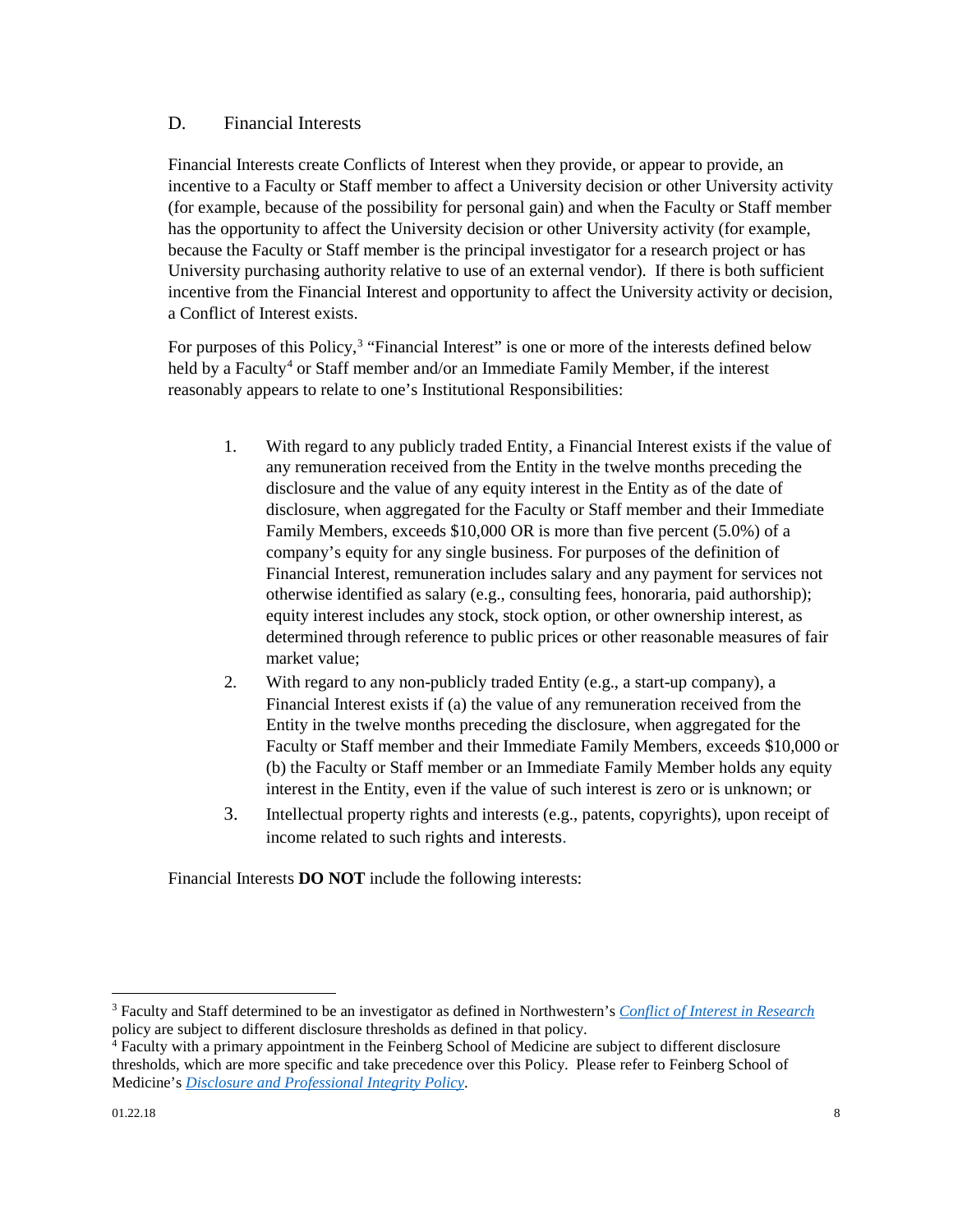- 1. Salary, royalties, or other remuneration paid by Northwestern to the Faculty or Staff member if currently employed or otherwise appointed by the University;
- 2. Income from seminars, lectures, or teaching engagements sponsored by a federal, state, or local government agency; a qualifying institution of higher education; an academic teaching hospital; a medical center; or a research institute that is affiliated with a qualifying institution of higher education;
- 3. Income from service on advisory committees or review panels for a federal, state, or local government agency; a qualifying institution of higher education; an academic teaching hospital; a medical center; or a research institute that is affiliated with a qualifying institution of higher education;
- 4. Income from investment vehicles or equity interests, such as mutual funds and retirement accounts, as long as the Faculty or Staff member does not directly control the investment decisions made by these vehicles;
- 5. Intellectual property rights assigned to the University and agreements to share in royalties related to such rights;
- 6. Textbook and publishing royalties; or
- 7. Any of the above-noted Financial Interests if unrelated to one's Institutional Responsibilities.

## <span id="page-8-0"></span>**IV.** *Disclosure Requirements***[5](#page-8-1)**

Upon hire and on an annual basis, Faculty and Staff members must provide information on the nature and extent of their Outside Professional Activities and Financial Interests related to their Institutional responsibilities. This occurs by disclosure in Northwestern's electronic disclosure system, *[eDisclosure](https://coi.northwestern.edu/)*. The information required to be disclosed is specified in the disclosure questionnaire. Faculty disclosures are reviewed by designated individuals in the Faculty member's school dean's office, and/or University research center, if applicable. At the discretion of the school dean's office, disclosures may also be shared with and reviewed by department chairs, division chiefs, school-based committees, and others if/as necessary based on one's role in Northwestern or hospital affiliate activities.

For Faculty in University research centers, review and oversight of Faculty disclosures resides with the Northwestern University Conflict of Interest Oversight Committee (COIOC). Dean's disclosures are reviewed by the Provost or designee.

Staff disclosures are reviewed by the immediate supervisor or department/unit head, or their designee. Staff disclosures are also subject to review by the Staff Conflict of Interest Committee.

If there is doubt about the existence of an actual or apparent Conflict of Commitment or Conflict of Interest, or uncertainty as to the relation of an Outside Professional Activity or Financial Interest to one's Institutional Responsibilities, the Faculty or Staff member should err on the side of disclosing it for review and approval. Each school of the University may request more, but not less, information than that specified in this Policy and/or in the disclosure questionnaire. Faculty with a primary appointment in the Feinberg School of Medicine (FSM) are subject to different disclosure thresholds, which are more

<span id="page-8-1"></span> $\overline{\phantom{a}}$ <sup>5</sup> Additional guidance relating to disclosures is available on NUCOI's website: http://www.northwestern.edu/coi/.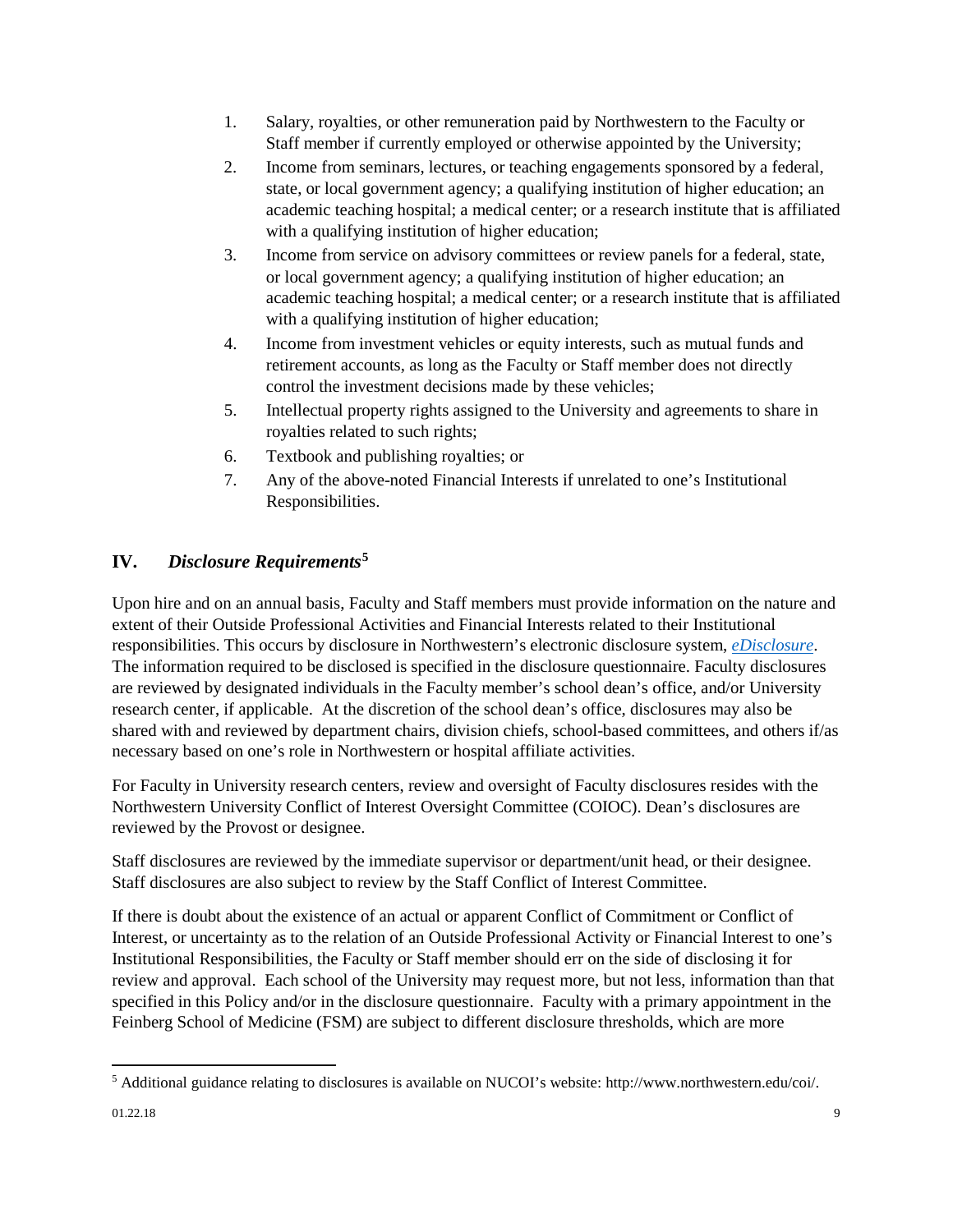specific and take precedence over this Policy. Please refer to Feinberg School of Medicine's *[Disclosure](http://www.feinberg.northwestern.edu/compliance/documents/2017_feinberg_disc_integ_policy1.pdf)  [and Professional Integrity Policy](http://www.feinberg.northwestern.edu/compliance/documents/2017_feinberg_disc_integ_policy1.pdf)*.

Northwestern employees involved in decisions relative to selecting vendors and/or that are involved in making certain purchasing decisions are subject to additional disclosure requirements in accordance with Northwestern's *[Purchasing and Payment Policy and Procedures.](http://www.northwestern.edu/financial-operations/policies-procedures/policies/purchasing-payment-policy.pdf)* 

NUCOI may be involved in disclosure reviews and COI management for Faculty and Staff.

### A. Disclosure Updates

Faculty members are expected to update their disclosure information outside of the annual disclosure process if an Outside Professional Activity or Financial Interest arises with the potential to impact one's Institutional Responsibilities in a meaningful or significant way.

### <span id="page-9-0"></span>**V.** *Appeals*

If a Faculty or Staff member disagrees with a decision regarding a Conflict of Commitment or Conflict of Interest, he or she may appeal the determination to the appropriate school dean's office, supervisor, NUCOI, Staff Conflict of Interest Committee, school-based COI committee, or COIOC if/as applicable. All appeals must be made in writing within 15 calendar days of the date of the individual's receipt of the determination regarding the Conflict.

If a Faculty member wishes to appeal a Conflict of Interest or Conflict of Commitment matter reviewed by or under consideration by the COIOC, such an appeal should be made to the Provost or designee within 15 calendar days of receipt of the COIOC's determination. If a Staff member wishes to appeal a Conflict of Interest or Conflict of Commitment matter reviewed by or under consideration by the Staff Conflict of Interest Committee, such an appeal should be made to the Vice President and Chief Human Resource Officer or designee within 15 calendar days of receipt of the Staff Conflict of Interest Committee's determination.

Should a Faculty or Staff member be determined to be an investigator as defined in Northwestern's *[Conflict of Interest in Research](http://www.northwestern.edu/coi/policy/research_policy.pdf)* policy, the Faculty or Staff member may make an appeal of any Conflict of Interest determination or management plan to the COIOC within 15 calendar days of receipt of the Conflict of Interest determination. For appeals relative to a Conflict of Interest determined by or under consideration by the COIOC, such an appeal should be made to the Vice President for Research or designee within 15 calendar days of receipt of the COIOC's determination.

### <span id="page-9-1"></span>**VI.** *Conflicts Related to Research*

Northwestern strongly encourages its Faculty, students, and, where appropriate, Staff, to participate in scholarly activities that may benefit not only the participants, but also the University and the larger public. Researchers are expected to carry out such activities consistent with high ethical and legal standards.

External research sponsors, whether governmental or private, promulgate Conflict of Interest regulations of their own for investigators seeking research funding. The purpose of such regulations is to promote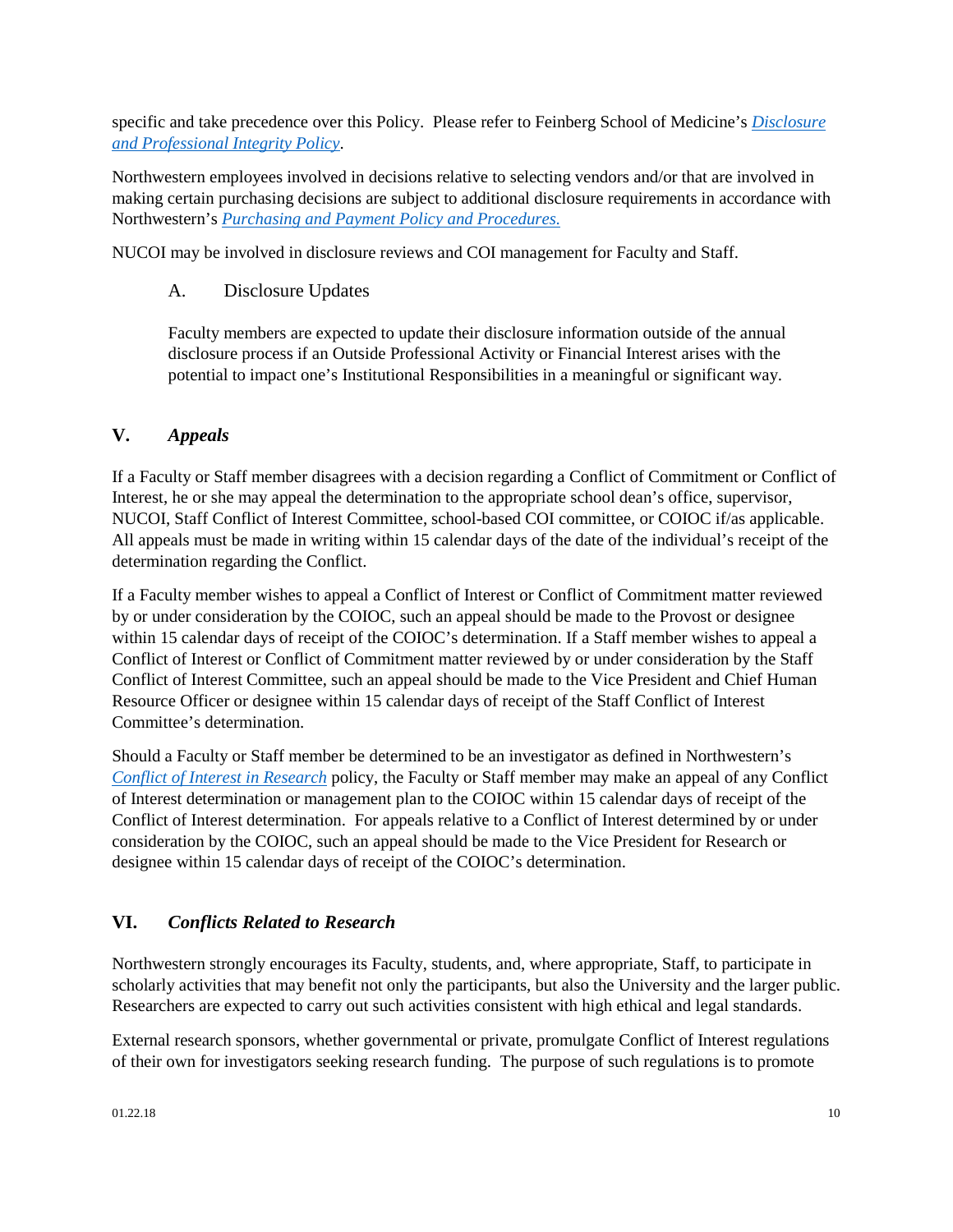objectivity in research and to provide a reasonable expectation that the design, conduct, and reporting of sponsored research will be free from bias arising from Financial Interests of participating investigators. As a recipient of external funding from governmental and nongovernmental sponsors, the University must comply with these regulations. To the extent that any external research sponsor's regulations, policies, or guidelines are more stringent than this Policy and/or the *[Conflict of Interest in Research](http://www.northwestern.edu/coi/policy/research_policy.pdf)* policy, the sponsor's requirements will take precedence.

Investigators engaged in Northwestern research that is covered by Northwestern's *[Conflict of Interest in](http://www.northwestern.edu/coi/policy/research_policy.pdf)  [Research](http://www.northwestern.edu/coi/policy/research_policy.pdf)* policy must follow the requirements set forth in that Policy. The *[Conflict of Interest in](http://www.northwestern.edu/coi/policy/research_policy.pdf)  [Research](http://www.northwestern.edu/coi/policy/research_policy.pdf)* policy supports Northwestern's commitment to the basic values of openness, academic and scholarly integrity, as well as to its tradition and expectation that researchers will at all times conduct themselves with integrity in their scholarly pursuits.

#### <span id="page-10-0"></span>**VII.** *Conflicts Related to the Clinical Environment*

Conflicts arising in the clinical environment will be addressed in accordance with applicable hospital affiliates' policies and procedures and the provisions of the Feinberg School of Medicine's *[Disclosure](http://www.feinberg.northwestern.edu/compliance/documents/2017_feinberg_disc_integ_policy1.pdf)  [and Professional Integrity Policy](http://www.feinberg.northwestern.edu/compliance/documents/2017_feinberg_disc_integ_policy1.pdf)*, as applicable.

#### <span id="page-10-2"></span><span id="page-10-1"></span>**VIII.** *Roles and Responsibilities*

#### A. Northwestern University Conflict of Interest Office

NUCOI is responsible for administering and overseeing Northwestern's Conflict of Interest program, including institutional, individual, and research Conflict of Interest policies and procedures. NUCOI leads conflict of interest-related policy training and education development, and implementation. NUCOI performs, assists with, and provides guidance relative to Conflict of Interest reviews across the University, and administers the Conflict of Interest Oversight Committee (COIOC) and the Staff Conflict of Interest Committee. NUCOI partners with school dean's offices, administrative units, Faculty, Staff, and school-based Conflict of Interest committees relative to Conflict of Interest matters. NUCOI is responsible for making institutional compliance certifications relative to Conflict of Interest and for reporting Conflicts of Interest to external research sponsors and to the public as set forth in the Northwestern's *[Conflict of Interest](http://www.northwestern.edu/coi/policy/research_policy.pdf)  [in Research](http://www.northwestern.edu/coi/policy/research_policy.pdf)* policy.

#### <span id="page-10-3"></span>B. School Dean's Offices

Each school dean's office is responsible for establishing guidelines for acceptable standards for Outside Professional Activities and Financial Interests, including disclosure thresholds, timely collection and review of disclosures, establishment and monitoring of management plans, and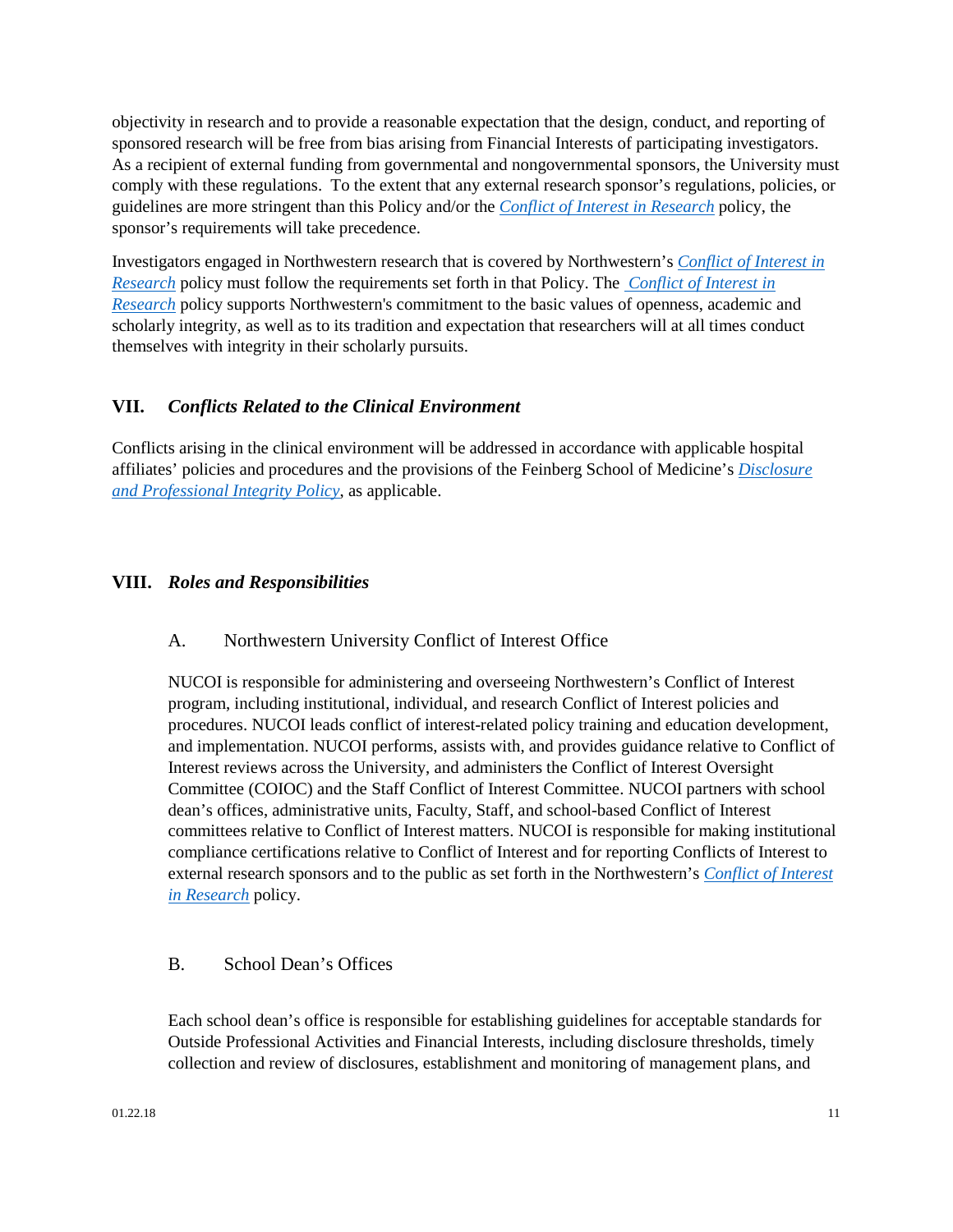approving or rejecting activities in which Faculty members propose to be engaged. School dean's offices are also expected to enforce the requirements and expectations of this Policy. Individual schools may have more, but not less, restrictive internal policies than those set forth by the University in this Policy. The Feinberg School of Medicine (FSM) has specific disclosure thresholds for Faculty with primary appointments in FSM, outlined in the Feinberg School of Medicine's *[Disclosure and Professional Integrity Policy](http://www.feinberg.northwestern.edu/compliance/documents/2017_feinberg_disc_integ_policy1.pdf)*.

#### <span id="page-11-0"></span>C. Conflict of Interest Oversight Committee

The Provost has established a Conflict of Interest Oversight Committee (COIOC) comprised of representatives from each of the schools of the University and from central administration. The role of the COIOC includes review and disposition relative to institutional conflict of interest matters in accordance with Northwestern's *[Institutional Conflict of Interest in Research](http://www.northwestern.edu/coi/policy/institutional_policy.pdf)* policy; resolution of potential Conflicts of Interest arising through disclosures that cross school or Faculty/Staff boundaries or from within University-level research centers; oversight of management plans brought to the Committee's attention by the schools; and other actions needed to ensure consistent application of this Policy throughout the University. The COIOC interacts with and receives periodic updates as needed from any school-based Conflict of Interest committee, and from the Staff Conflict of Interest Committee. The COIOC also reviews appeals filed by Faculty or Staff as outlined in Section V of this Policy. The COIOC may identify the need for, provide insight into, and approve guidelines, standards, and communications that may benefit the Northwestern community. Finally, the COIOC will oversee and recommend changes, as needed, to the University's Conflict of Interest policies. NUCOI administers the activities of the COIOC.

#### <span id="page-11-1"></span>D. Staff Conflict of Interest Committee

The Vice President and Chief Human Resource Officer has established a Staff Conflict of Interest Committee comprised of representatives from administrative units and schools across the University. The role of the Staff Conflict of Interest Committee includes review and disposition relative to Staff disclosures and matters in accordance with this Policy. The Staff Conflict of Interest Committee may identify the need for, provide insight into, and approve guidelines, standards, and communications that may benefit Northwestern Staff. NUCOI administers the activities of the Staff Conflict of Interest Committee.

### <span id="page-11-2"></span>**IX.** *Gifts*

Favors of any value should be recognized for their potential to influence the objectivity of the recipient. Faculty and Staff shall not solicit or accept a gift or offer of hospitality when such solicitation or acceptance may influence, or have the appearance of influencing, the performance of Northwestern duties. Gifts include (but are not limited to) any item, service, favor, monies, credits, or discounts not available to others. Faculty and Staff may accept trivial items as a matter of courtesy, but may not solicit them. Individual gifts outside of trivial items from Entities (or representatives from Entities) that are in the process of seeking business with, or that are current vendors of, Northwestern should not be accepted.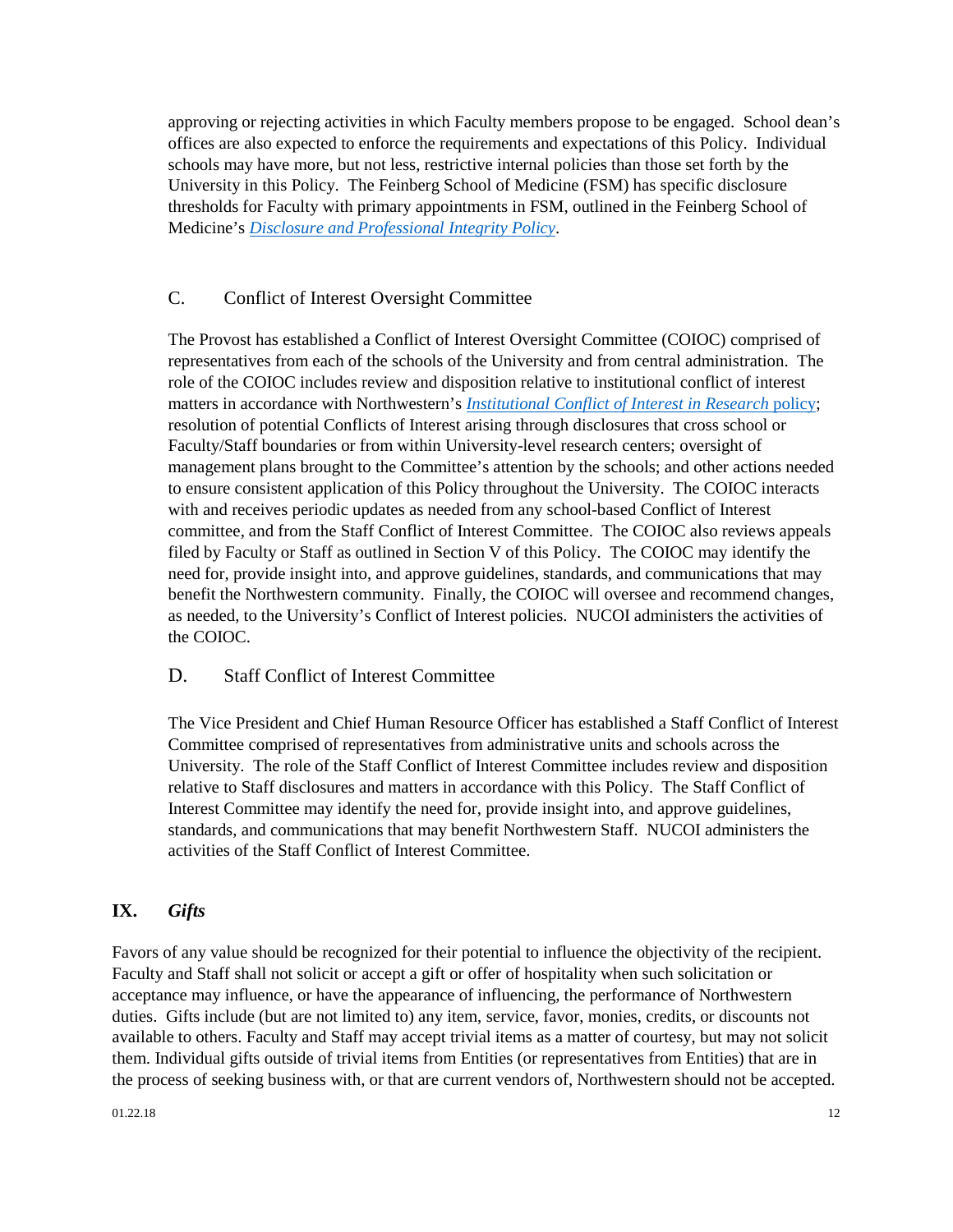Acceptance of social invitations to occasional business meals, entertainment, or hospitality will be subject to prudent judgment as to whether the invitation places or appears to place the recipient under any obligation. Many units in the University have more stringent restrictions or specific guidelines pertaining to gifts and hospitality, and when such unit-specific policies or guidelines are in place, they take precedence over this Policy.[6](#page-12-2) Questions about unit-specific policies or the appropriateness of accepting a gift or invitation should be referred to one's supervisor, department chair, center director, dean, or department/unit head.

## <span id="page-12-0"></span>**Consequences of Violating this Policy**

Failure to comply with this Policy, including failure to disclose or submission of an incomplete, erroneous, or misleading disclosure; failure to submit other information required by this Policy; or failure to comply with prescribed management plans and/or monitoring procedures, will be handled in accordance with disciplinary policies and procedures as stipulated in Northwestern's *[Faculty Handbook](http://www.northwestern.edu/provost/docs/faculty-handbook.pdf)* or *[Staff Handbook](http://www.northwestern.edu/hr/policies-forms/policies-procedures/NU_Staff_Handbook.pdf)*, as applicable. This handling may result in disciplinary action, up to and including termination of employment or faculty appointment.

## <span id="page-12-1"></span>**Related Information**

*University Policies*

*[Conflict of Interest in Research](http://www.northwestern.edu/coi/policy/research_policy.pdf)* 

*[Copyright](http://www.invo.northwestern.edu/policies/copyright-policy)*

*[Employment or Evaluation of Relatives](http://policies.northwestern.edu/docs/employment-or-evaluation-of-relatives-policy.pdf)*

*[Gifts to Northwestern University from Faculty and Staff](http://www.northwestern.edu/financial-operations/policies-procedures/policies/facultystaff_giftpolicy.pdf)*

*[Institutional Conflict of Interest in Research](http://www.northwestern.edu/coi/policy/institutional_policy.pdf)*

*Patent [and Invention](http://policies.northwestern.edu/docs/patent-and-invention-policy-FINAL.pdf)*

*Purchasing and Payment [Policy and Procedures](http://www.northwestern.edu/financial-operations/policies-procedures/policies/purchasing-payment-policy.pdf)* 

*Other information*

*[eDisclosure](https://coi.northwestern.edu/)*

*[Faculty Handbook](http://www.northwestern.edu/provost/docs/faculty-handbook.pdf)*

*Feinberg School of Medicine Disclosure [and Professional Integrity Policy](http://www.feinberg.northwestern.edu/compliance/documents/fsm12_disclosure_and_pi_policy.pdf)*

l

<span id="page-12-2"></span><sup>6</sup> For example, faculty with a primary appointment in the Feinberg School of Medicine are subject to specific expectations with respect to gifts and hospitality, which take precedence over this Policy. Please refer to Feinberg School of Medicine's *[Disclosure and Professional Integrity Policy](http://www.feinberg.northwestern.edu/compliance/documents/2017_feinberg_disc_integ_policy1.pdf)*.